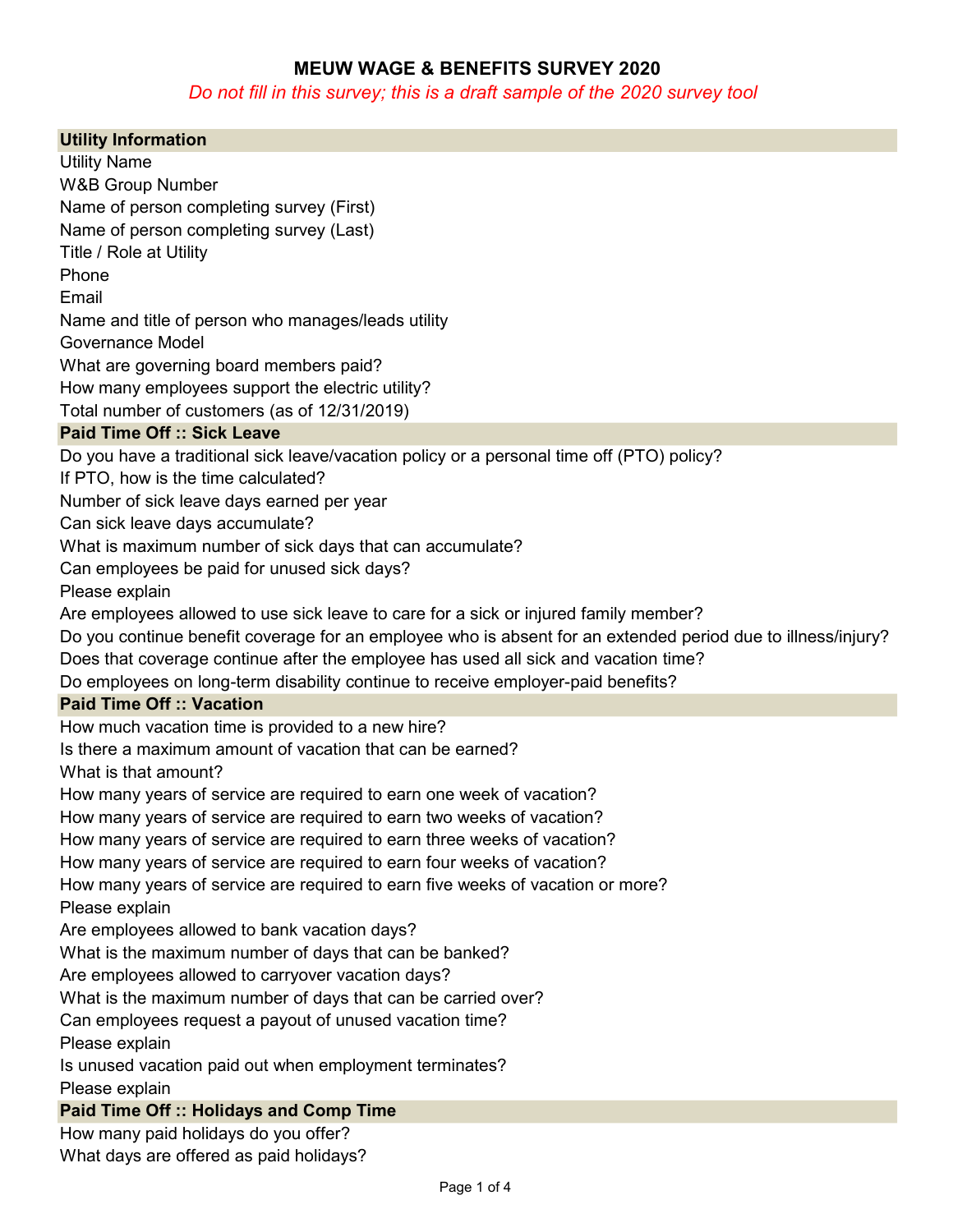Are employees eligible for "personal" (floating) holidays? Are employees eligible to receive comp time? How many total hours can be accrued in one calendar year? What is the maximum number of hours that can be accrued? Is there a time limit to use accrued comp time? Please explain Can unused comp time be paid out? Can unused comp time be carried over to a new calendar year? Health and Wellness Benefits :: Medical Insurance Do you offer medical insurance benefits? Are part-time employees eligible for medical insurace? Do you offer credit for employees who do not take medical benefits? Please explain What company is your primary medical insurance provider? What is the total monthly premium for Family coverage? What is the total monthly premium for Single coverage? What percentage (if any) does the employee pay toward the premium? If the plan has a deductible, what is the amount? If applicable, what is the co-pay/co-insurance cost? What is the maximum in-network out-of-pocket cost for Family coverage? What is the maximum out-of-network out-of-pocket cost for Family coverage? What is the maximum in-network out-of-pocket cost for Single coverage? What is the maximum out-of-network out-of-pocket cost for Single coverage? Do you offer health insurance to retirees? Does the utility/municipality contribute to the premium? What percentage does the utility contribute toward retirees' medical insurance premiums? Do you offer dental insurance benefits? Is coverage provided as part of your medical insurance? Health and Wellness Benefits :: Dental and Vision Insurance Are part-time employees eligible for dental insurace? What company is your primary dental insurance provider? Please provide details regarding the monthly premimum costs? Please provide details regarding employees' out-of-pocket costs Do you offer vision insurance benefits? Is vision coverage provided as part of your medical insurance? Please provide details regarding costs associated with vision insurance Health and Wellness Benefits :: Disability and Life Insurance Do you offer short-term disability (STD) insurance? Do you offer long-term disability (LTD) insurance? What percentage (if any) does the employee pay toward the premium? What percentage (if any) does the employee pay toward the premium? Do you provide life insurance coverage for your employees? What is the base amount of coverage offered for employees? Are employees able to purchase supplemental coverage for themselves? Are employees able to purchase supplemental coverage for family members? What is the monthly premium cost? What percentage (if any) does the employee pay toward the premium? Health and Wellness Benefits :: Cafeteria Plan

Do you offer a Cafeteria Plan (IRS Section 125)?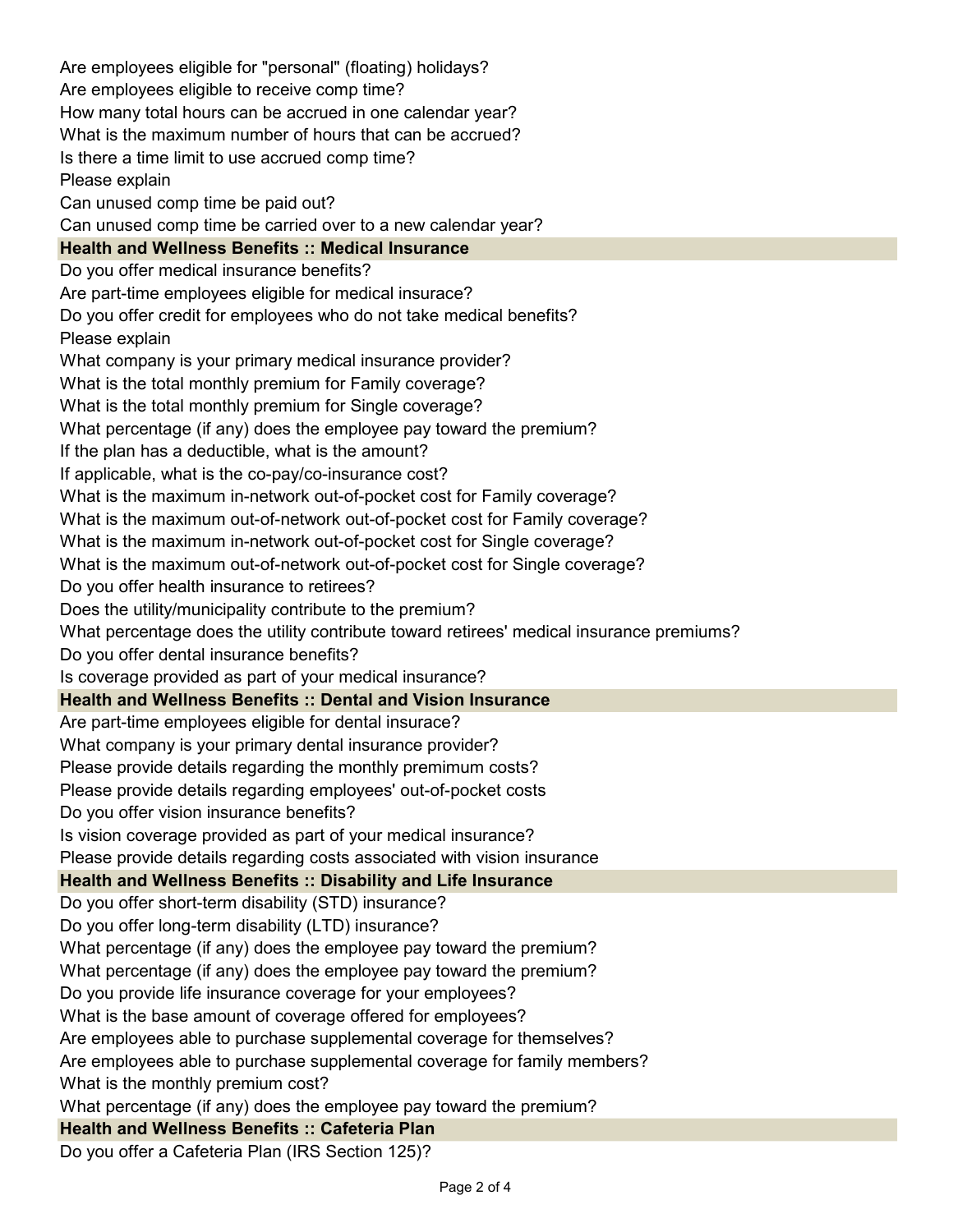Does the utility/municipality contribute to the Cafeteria Plan? What is the cost for Single coverage? What is the cost for Family coverage? Does the plan offer payment for unreimbursed medical expenses? Does the plan offer payment for unreimbursed dental expenses? Does the plan offer payment for unreimbursed vision expenses? Does the plan offer payment for childcare expenses? Does the plan offer payment for the employee's share of insurance premiums? Does the utility/municipality offer Health Savings Account (HSA)? Does the utility/municipality contribute to the HSA? What amount does the utility/municipality contribute? Does the utility/municipality offer something other than Cafeteria Plan or HSA? Please explain Compensation and Retirement Benefits When budgeting, what percentage is typically used to plan for pay increases? Do you provide "on-call" or "stand-by" pay? Please explain approach to "on-call" or "stand-by" pay Do you pay a two-hour minimum for emergency call-outs? Do you pay a two-hour minimum for after-hours call-outs? Do you provide emergency/storm pay in addition to on-call/stand-by pay? Please explain approach to emergency/storm pay When paying overtime, is it paid after an employee works an 8-hour day or after a 40-hour work week? Do you pay "lunch credits" for OT work? Please explain approach to "lunch credits" Do you offer "longevity" pay? Please explain approach to "longevity" pay. Do you offer a deferred compensation plan? Please explain details of deferred comp plan Do you pay double time for Sunday work? Are your employees eligible to participate in the Wisconsin Retirement System (WRS)? If no, what is the pension plan? Please provide details to explain unique aspects of your current utility/municipality retirement plan Miscellaneous Topics Do your employees work the same schedule year-round? If no, what are the winter hours for crew? If no, what are the summer hours for crew? If no, what are the winter hours for office staff? If no, what are the summer hours for office staff? Do employees receive a reimbursement for their cell phones? What is the reimbursement amount Are employees required to have a physical before being hired? Are current employees required to have a physical? Please explain Do you provide an allowance to purchase uniforms/clothing? What is the amount of the allowance? Do you provide a boot or steel toe allowance? What is the amount of the allowance? Do you provide a safety glasses allowance? What is the amount of the allowance?